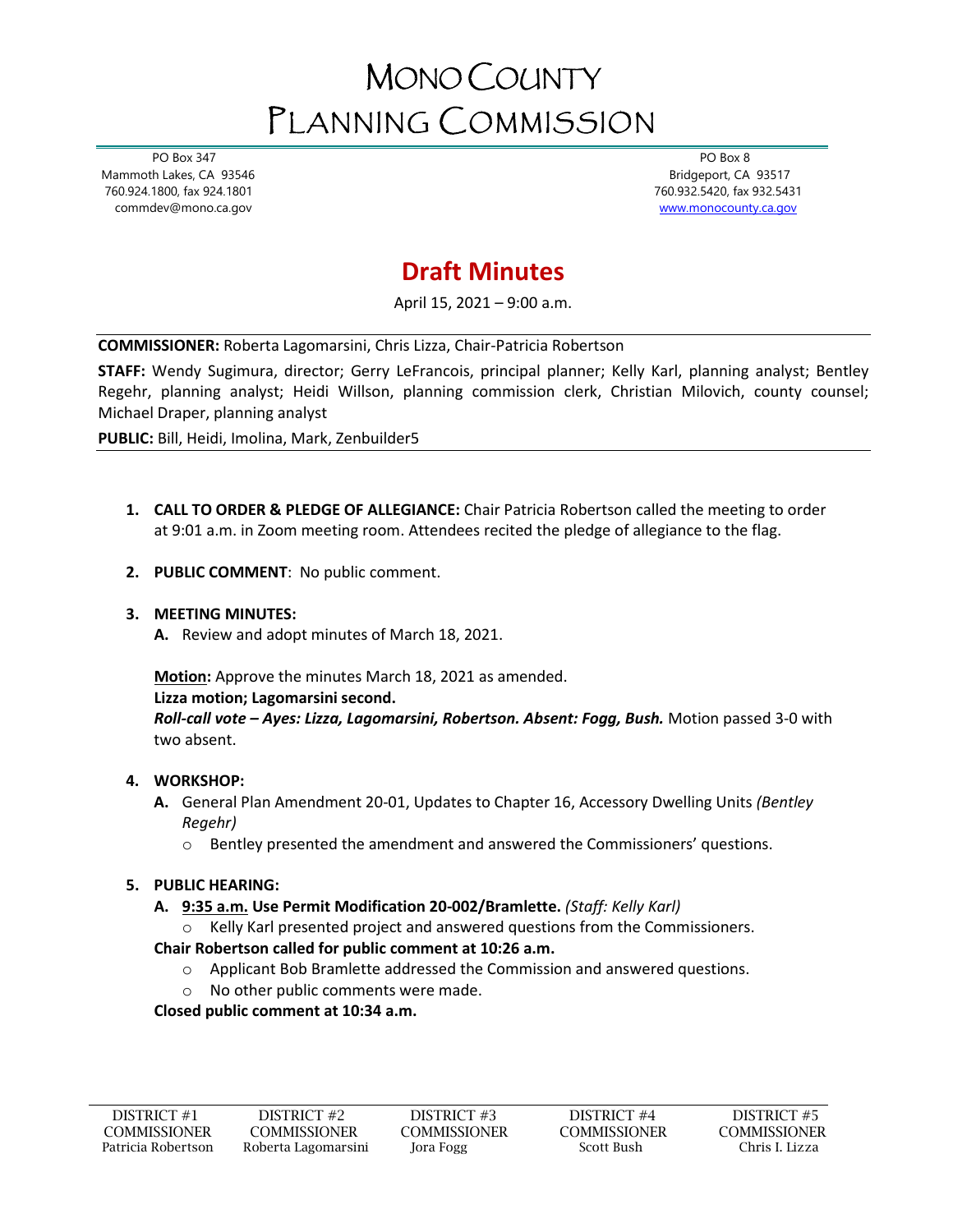#### **Discussion:**

- $\circ$  Commissioner Lizza- Can we eliminate condition # 2? Or is there a reason that needs to remain in the conditions?
- o Commissioner Lagomarsini: recommends that the language be added "any rentals shall be in compliances with HCD"
- o Wendy recommends instead of removing condition #2 we re-word it to state that the project shall comply with any state regulations if applicable.
- $\circ$  Commission discussed applicability of General Plan Land Use Element, Chapter 17 Mobile Home and Recreational Vehicle Parks

Consensus to amended Condition #2: The applicant should inquire with the relevant state agencies including but not limited HCD and Lahontan state water board for any applicable requirements. If no state agency approval is required, then the tub sites may be rented only in compliance with Mono County's campground definition.

**Motion:** 1) Find the project qualifies as a categorical exemption under CEQA §15301. 2) Instruct staff to file a notice of exemption; 3) Make the required finding as contained in the staff report and approve Use Permit Modification 20-002 subject to the conditions of approval with the amended condition of approval #2 as stated on the record previously.

#### **Lagomarsini motion; Lizza second.**

*Roll-call vote – Ayes: Lizza, Lagomarsini, Robertson. Absent: Fogg and Bush.* Motion passed 3-0 with two absent.

#### **6. REPORTS:**

#### A. **Director**

 $\circ$  The Director provided a report of current activities, policy issues in development, and upcoming agenda items for the May meeting.

#### **B. Commissioners**

o Commissioners were provided an opportunity to report; no reports were given.

#### **7. INFORMATIONAL:**

- o Wendy will be sending out additional correspondence from the Hemminger project from a member of the public.
- **8. ADJOURN** to May 20, 2021 at 9:00 a.m.

**NOTE:** Although the Planning Commission generally strives to follow the agenda sequence, it reserves the right to take any agenda item – other than a noticed public hearing – in any order, and at any time after its meeting starts. The Planning Commission encourages public attendance and participation.

In compliance with the Americans with Disabilities Act, anyone who needs special assistance to attend this meeting can contact the Commission secretary at 760-924-1804 within 48 hours prior to the meeting to ensure accessibility (see 42 USCS 12132, 28CFR 35.130).

Full agenda packets, plus associated materials distributed less than 72 hours prior to the meeting, will be available by request for public review by contacting the Community Development offices in Mammoth Lakes (760-924-1800). Agenda packets are also posted online at [www.monocounty.ca.gov](http://www.monocounty.ca.gov/) / departments /